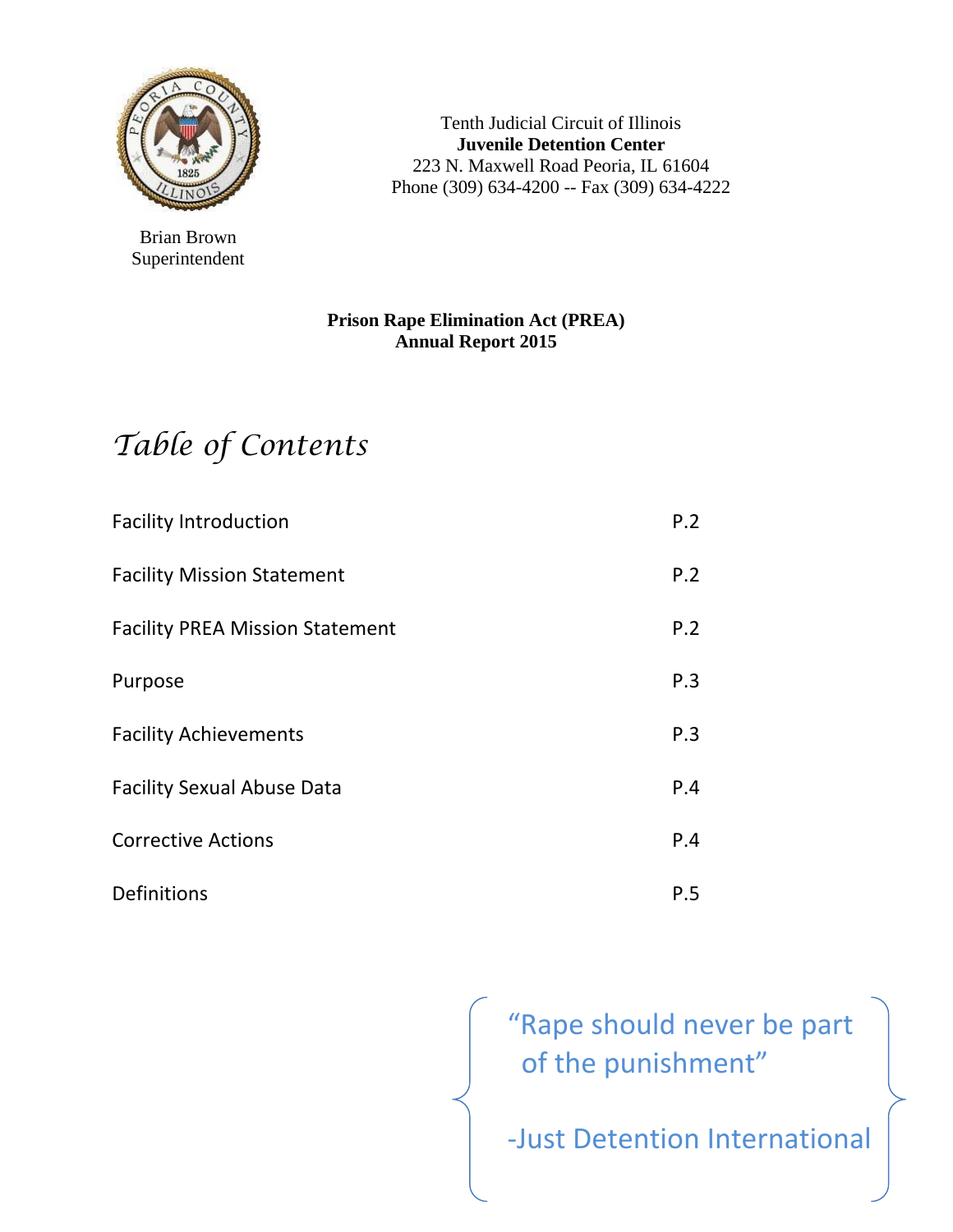### *Facility*

The Peoria County Juvenile Detention Center was dedicated and opened in 1999, and sets the standard for detaining juveniles in a secure, rehabilitating environment. The Peoria County Juvenile Detention Center is a 36,000 square foot single story brick building with a total of 63 individual sleeping rooms and 10 individual security rooms. The facility is composed of three 21-bed living units, education, medical, mental, physical recreation, intake, and administration areas. The facility provides secure detention services for both male and female juveniles (ages 10‐21) who have been accused of serious crimes, or who have been sentenced to the facility for a period to not exceed 30 days.

This modern faculty emphasizes access to education, physical and mental health care, recreation and religious services bringing all the components necessary to serve the many needs of the juvenile population. Focus is placed on intensive and ongoing staff training to better serve the residents of the facility. Policies reflect statutory regulations as well as the expectation and standards of the Illinois Department of Juvenile Justice, National Commission on Correctional Health Care, Federal Prison Rape Elimination Act and the American Correctional Association.

### *Facility Mission*

The mission of The Peoria County Juvenile Detention center is to further justice by providing a safe, caring environment that guides youth in our care towards productive lives and enhances community safety and wellbeing.

### *Facility PREA Mission*

To achieve compliance with the Prison Rape Elimination Act (PREA) by developing guidelines and policies for preventing, detecting, responding, monitoring and eradicating all sexual abuse and harassment within the Peoria County Juvenile Detention Center. Purpose: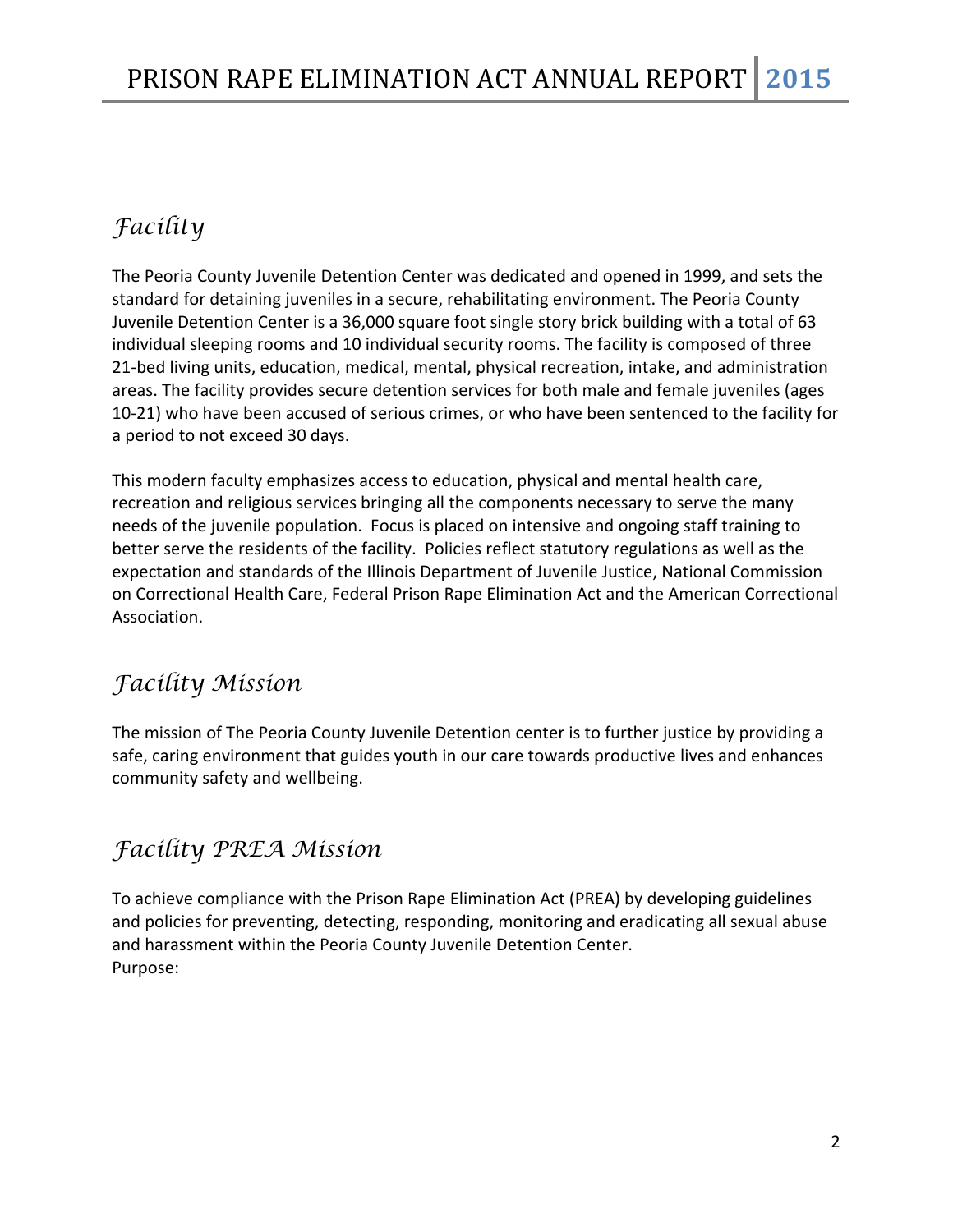#### *Purpose*

The Prison Rape Elimination Act (PREA) is a federal law that prohibits sexual misconduct within correctional settings, including juvenile detention centers. PREA promotes best practice for prevention, detection and response to sexual misconduct within the facility.

The Prison Rape Elimination Act (PREA) requires that our facility collects and analyzes data… "in order to assess and improve the effectiveness of its sexual abuse prevention, detection, and response policies, practices and training." (Standard 115.388)

This report is completed in order to identify problem areas in order to take corrective action, compare data with proceeding years and to assess our facility's progress in addressing sexual misconduct. (Standard 115.388)

This report is intended to provide information for calendar years 2014 and 2015.

### *Facility Achievements in 2015*

- All facility policy and procedures related to PREA were reviewed and revised to meet the Federal PREA standards.
- A resident Vulnerability Screening Assessment was created and implemented.
- Contractor/Volunteer PREA Orientation was created and implemented.
- Resident PREA Orientation was created and implemented.
- Staff received extensive PREA training in additional to annual training.
- Specialized training for investigators, medical and mental health staff was provided.
- Audit preparation was completed with anticipation of June 2016 Audit.
- Revised facility strip search policy to eliminate indiscriminate strip searches
- Revised facility supervision policy to ensure PDJDC staff supervision for all residents at courthouse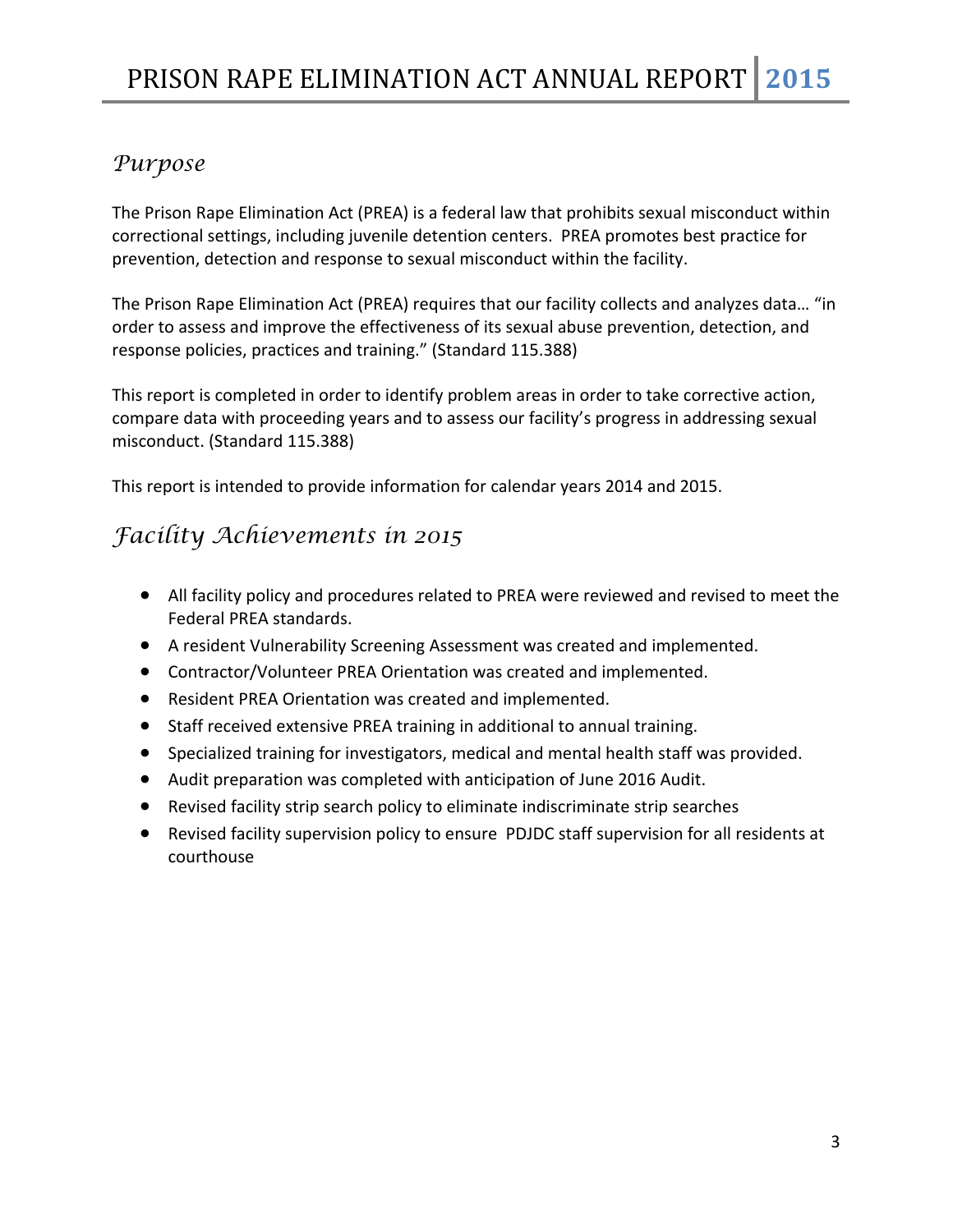## *Facility Sexual Abuse Data*

| <b>PCJDC Sexual Abuse Data</b> |  |                                                       |                                 |  |           |  |  |  |
|--------------------------------|--|-------------------------------------------------------|---------------------------------|--|-----------|--|--|--|
| Year                           |  |                                                       | Substantiated   Unsubstantiated |  | Unfounded |  |  |  |
|                                |  | Res-Res Staff-Res Res-Res Staff-Res Res-Res Staff-Res |                                 |  |           |  |  |  |
| 2014                           |  |                                                       |                                 |  |           |  |  |  |
| 2015                           |  |                                                       |                                 |  |           |  |  |  |
|                                |  |                                                       |                                 |  |           |  |  |  |
|                                |  |                                                       |                                 |  |           |  |  |  |
|                                |  |                                                       |                                 |  |           |  |  |  |
|                                |  |                                                       |                                 |  |           |  |  |  |
|                                |  |                                                       |                                 |  |           |  |  |  |

\*Res‐ Resident

### *Corrective Actions*

Although the facility has no substantiated or unsubstantiated reports of sexual abuse, it is understood that corrective actions could be made to further our efforts in prevention and detection.

The following corrective actions were completed in 2015:

- Provided further training for facility staff on PREA
- Conducted an ongoing review of facility and operational structure to improve sexual abuse prevention
- Implemented changes to strip search process as well as supervision process while at courthouse

The following corrective actions are recommended for progress in preventing and addressing sexual abuse:

- Increase facility staffing
- Adding cameras in facility laundry room and kitchen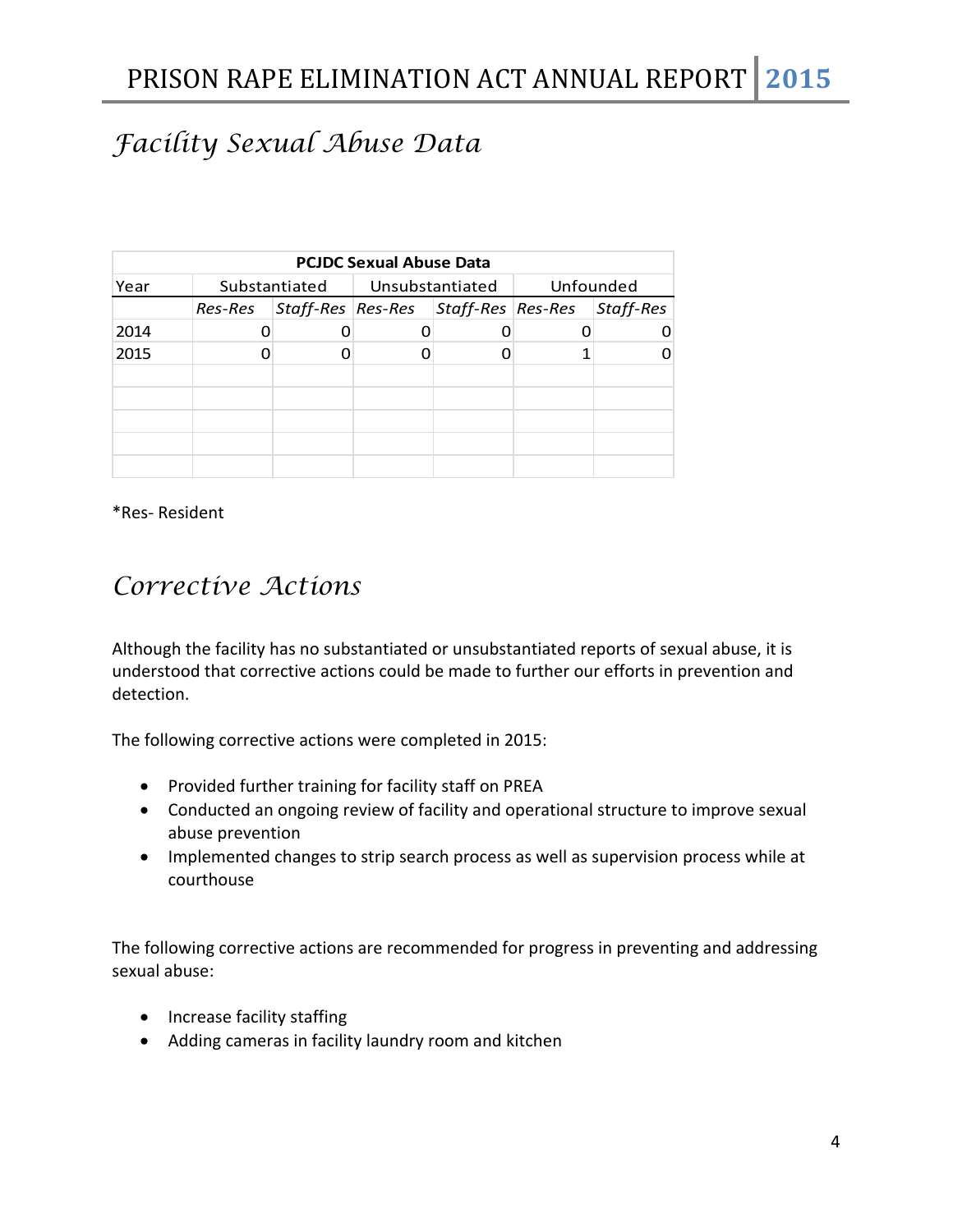### *Definitions*

#### Resident‐on‐Resident Sexual Abuse:

Sexual abuse of an inmate, detainee, or resident by another inmate, detainee, or resident includes any of the following acts, if the victim does not consent, is coerced into such act by overt or implied threats of violence, or is unable to consent or refuse:

(1)Contact between the penis and the vulva or the penis and the anus, including penetration, however slight;

(2) Contact between the mouth and the penis, vulva, or anus;

(3) Penetration of the anal or genital opening of another person, however slight, by a hand, finger, object, or other instrument; and

(4) Any other intentional touching, either directly or through the clothing, of the genitalia, anus, groin, breast, inner thigh, or the buttocks of another person, excluding contact incidental to a physical altercation

#### Staff-on-Resident Sexual Abuse:

Sexual abuse of a resident by a staff member, contractor, or volunteer includes any of the following acts, with or without consent of the inmate, detainee, or resident:

(1)Contact between the penis and the vulva or the penis and the anus, including penetration, however slight;

(2)Contact between the mouth and the penis, vulva, or anus;

(3)Contact between the mouth and any body part where the staff member, contractor, or volunteer has the intent to abuse, arouse, or gratify sexual desire;

(4)Penetration of the anal or genital opening, however slight, by a hand, finger, object, or other instrument, that is unrelated to official duties or where the staff member, contractor, or volunteer has the intent to abuse, arouse, or gratify sexual desire;

(5)Any other intentional contact, either directly or through the clothing, of or with the genitalia, anus, groin, breast, inner thigh, or the buttocks, that is unrelated to official duties or where the staff member, contractor, or volunteer has the intent to abuse, arouse, or gratify sexual desire;

(6)Any attempt, threat, or request by a staff member, contractor, or volunteer to engage in the activities described in paragraphs (5) of this section;

(7)Any display by a staff member, contractor, or volunteer of his or her uncovered genitalia, buttocks, or breast in the presence of an inmate, detainee, or resident, and (8)Voyeurism by a staff member, contractor, or volunteer.

‐Voyeurism Defined as: an invasion of privacy of a resident unrelated to official duties, such as peering at a resident using a toilet or requiring a resident to expose their genitals.